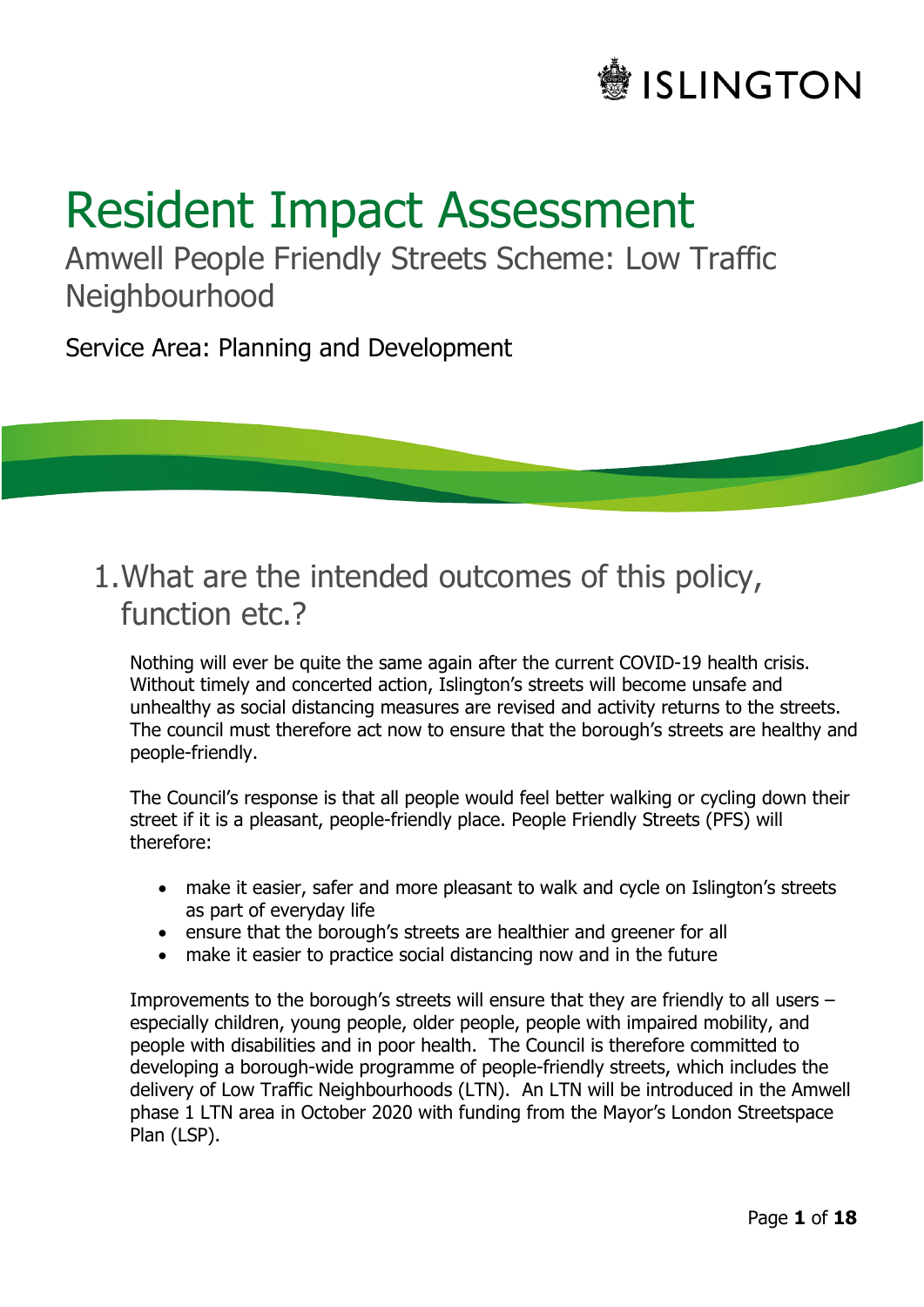The Amwell phase 1 LTN area accommodates parts of two cycle routes: Cycleway 27 (formerly Quietway 2) and Cycleway 38 (formerly Quietway 10). The area experiences 'rat-running' traffic between King's Cross Road/ Farringdon Road in the west, and Amwell Street to the east which the LTN aims to address. The LTN will be introduced under an Experimental Traffic Order (ETO) and will be implemented from 5 October 2020

Local people know their own neighbourhoods best. The first stage of public early engagement with the council's PFS programme began on 29 May 2020 using the Commonplace online platform to gather local insight into road issues across the council. The LTN schemes, including Amwell phase 1, will be implemented on a trial basis (under the above mentioned ETO), and will be reviewed in light of monitoring and feedback from local people, including a full public consultation approximately a year after the implementation of the trial.

The implementation of a borough-wide programme of PFS will support the council's objective of achieving net zero carbon emissions in Islington by 2030. It will also contribute to the delivery of a Fairer Islington by: making it easier and safer for people to travel on foot, by bicycle and public transport; supporting people to live healthier lives; supporting local shops, markets and businesses; and enabling residents to remain socially active and connected to their community.

This RIA relates to the implementation of the Amwell phase 1 LTN in the Clerkenwell Ward.

# 2. Islington Residents Profile

The Amwell phase 1 LTN is located in Clerkenwell ward resident profile of which is set out below.

|                | London<br>Total:<br>8,173,941 | Islington<br>Total:<br>206,125 | Clerkenwell<br>Ward<br>Total:<br>11,490 |
|----------------|-------------------------------|--------------------------------|-----------------------------------------|
| Gender: Female | 51%                           | 51%                            | 49%                                     |
| Gender: Male   | 49%                           | 49%                            | 51%                                     |
| Age: Under 16  | 20%                           | 16%                            | 12%                                     |
| Age: 16-24     | 12%                           | <b>14%</b>                     | <b>20%</b>                              |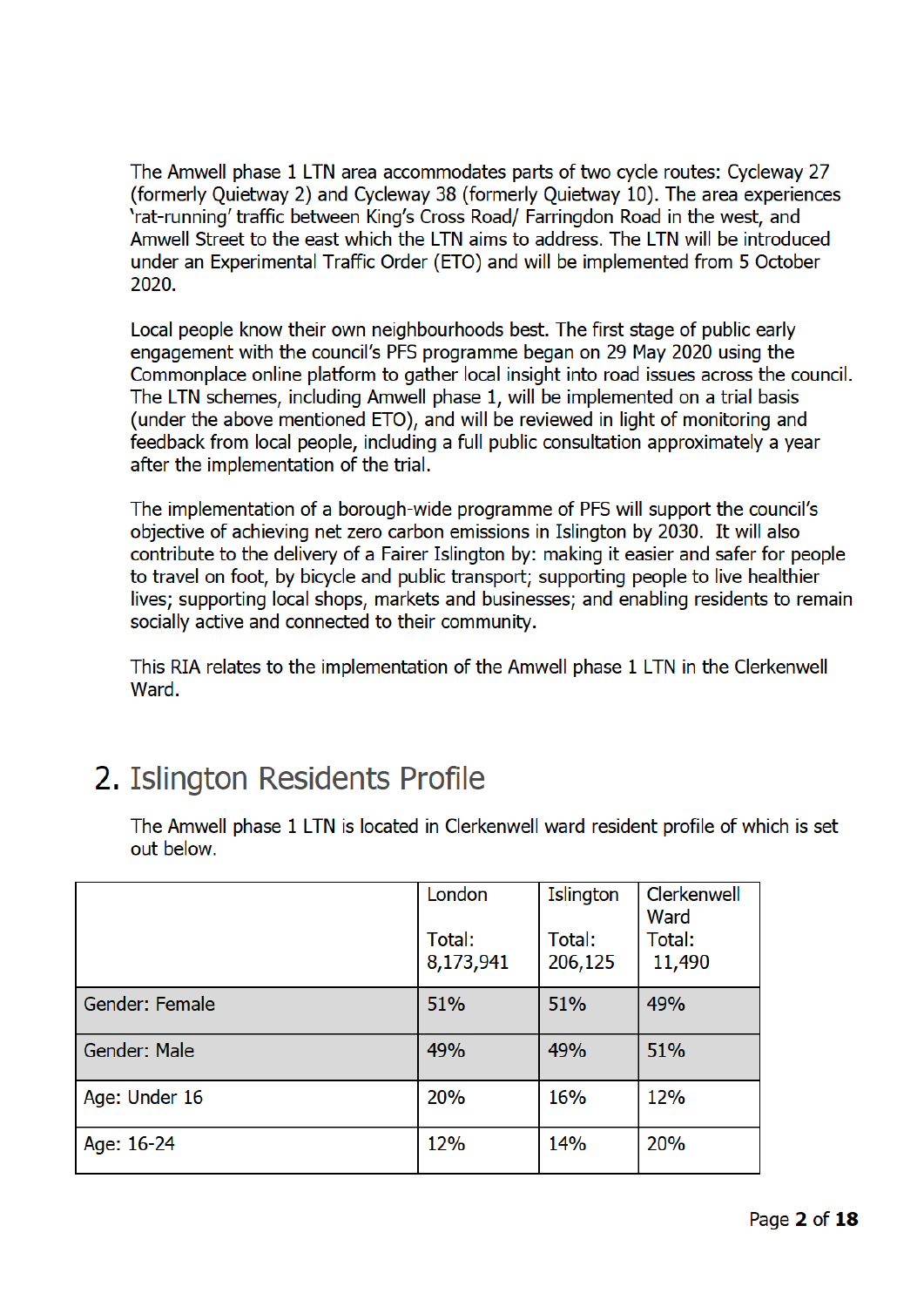| Age: 25-44                      | 36%   | 42%        | 40% |
|---------------------------------|-------|------------|-----|
| Age: 45-64                      | 21%   | 19%        | 20% |
| Age: $65+$                      | 11%   | 9%         | 8%  |
| <b>Disabled</b>                 | 14%   | 16%        | 15% |
| Ethnic group: BME               | 40%   | 32%        | 27% |
| Ethnic group: White             | 60%   | 68%        | 71% |
| Religion or belief: Christian   | 48.5% | 40%        | 41% |
| Religion or belief: Muslim      | 12%   | 9%         | 7%  |
| Religion or belief: Other       | 10%   | 4%         | 1%  |
| Religion or belief: No religion | 21%   | 30%        | 31% |
| Religion not stated             | 8.5%  | <b>17%</b> | 17% |

Source: 2011 Census data available at: https://www.nomisweb.co.uk/

# **Profile analysis**

16% of people living in Islington identify themselves as having a disability compared to the London average of 14%. The larger percentage of Islington people who have a disability is particularly significant for this RIA and is referred to in the assessment of equalities impacts.

Socio-economic and disability data indicates that Clerkenwell Ward has slightly more deprivation than London overall, but less deprivation than Islington as a whole. 13% of Clerkenwell ward residents are listed as 'out of work' compared to 17% in Islington, and Clerkenwell has an Index of Multiple Deprivation (IMD) score of 27, which is 13 points lower than the Islington average of 36<sup>1</sup>. For reference, London's average IMD score is  $24$ 

Clerkenwell has a slightly lower percentage of disabled residents, at 15% compared to Islington's 16%.

<sup>&</sup>lt;sup>1</sup> MHCLG: Indices of Deprivation 2019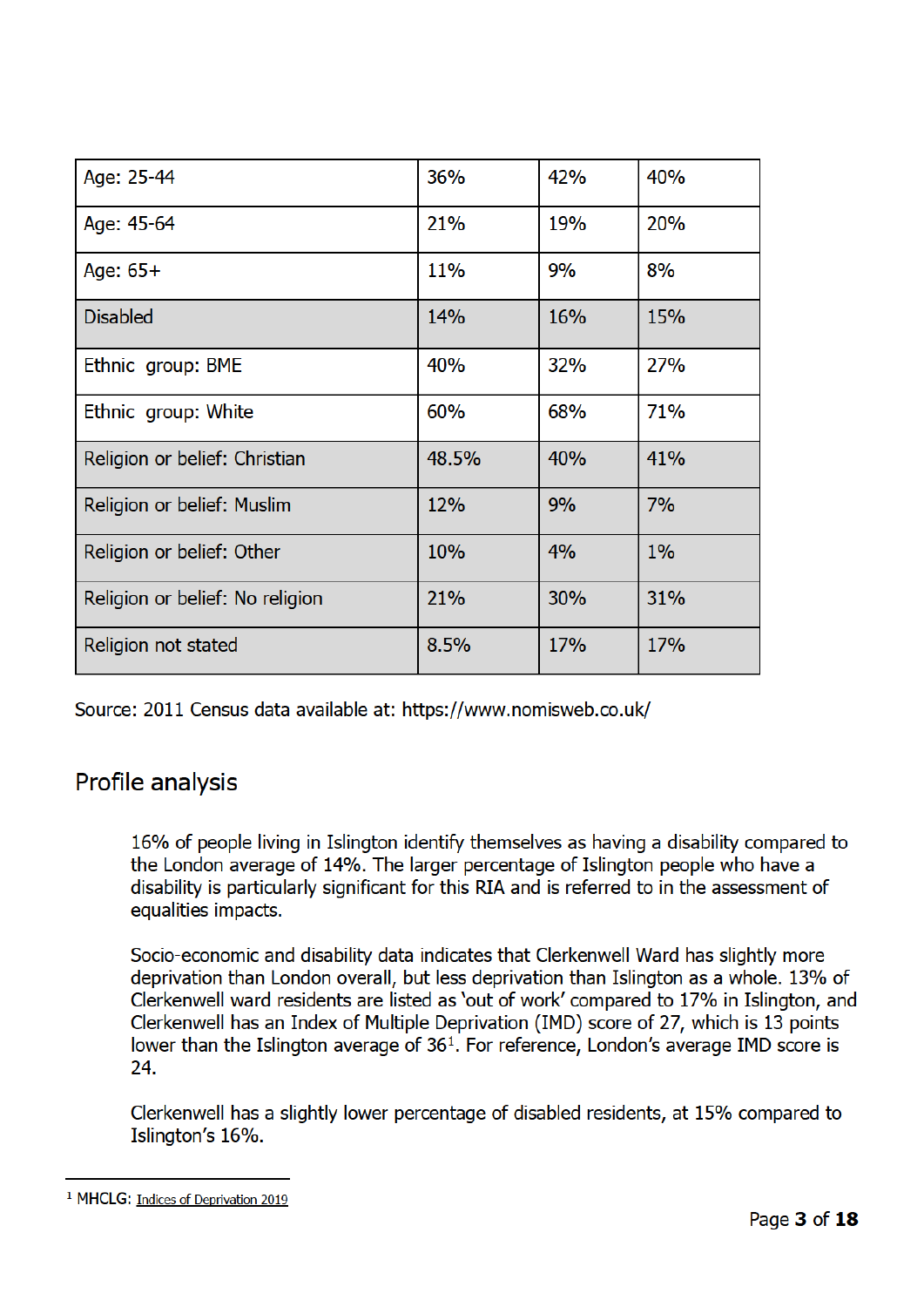There is a lower percentage of BME residents in the Clerkenwell ward, with the Islington average being 32% and Clerkenwell's 27%.

Whilst private cars, taxis, and private hire vehicles can be an important means of transport for disabled people, the main means of transport used by disabled Londoners at least once a week are walking (78%), bus (55%), car as passenger (44%) and car as driver  $(24%)<sup>2</sup>$ .

# 3.Equality impacts of Amwell phase 1 People Friendly **Streets**

#### **Overview**

The implementation of the Amwell phase 1 LTN would deliver positive impacts overall in terms of supporting public health, improved air quality, and accommodating and enabling active travel. Amwell phase 1 LTN has the potential to contribute to creating a Fairer Islington by: making it easier and safer for people to travel on foot, by bicycle and public transport; supporting people to live healthier lives; and enabling residents to remain socially active and connected to their community.

The main beneficiaries of the response will be people walking, cycling or using mobility scooters or cycles adapted for disabilities by removing through-traffic from the scheme area and reducing road danger.

The council has a responsibility to its residents to ensure that the Equality Act is upheld in all its work and projects.

This assessment considers both positive and negative impacts of the proposals whereby in some instances a balanced view is taken between positive and negative impacts, in particular where the impacts are considered to have both a positive and negative impact on one group with protected characteristics, especially where there is variation between the requirements of different individuals within an equalities group. For example, while some people with a disability may rely on cars for mobility there are also many disabled people who use other modes and therefore for most groups the impacts will be a mix of positive and negative depending on the particular mode of travel generally used.

ł <sup>2</sup> Travel in London: Understanding our diverse communities 2019, (TfL, 2019)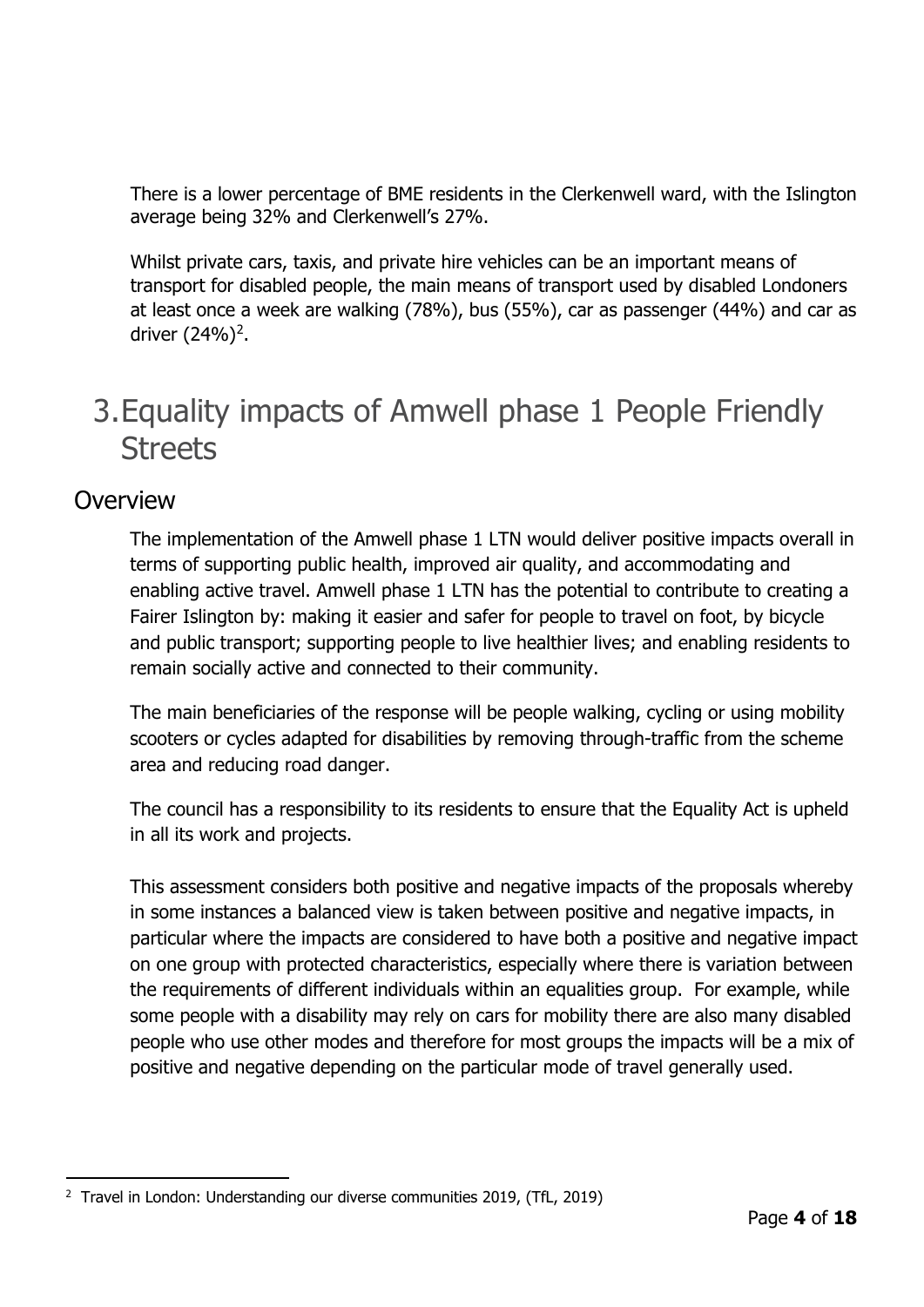# This RIA

This RIA identifies general positive and negative impacts for equalities groups and details the specific positive and negative impacts of the Amwell phase 1 PFS scheme.

During the lockdown, public transport trips significantly fell across London due to a reduction in the demand for travel, and the severe decrease in public transport capacity due to the need to maintain physical distance. As the lockdown eases incrementally, physical distancing rules of some degree are likely to remain for some time. Consequently, more people could be drawn to driving, resulting in increased congestion on roads, increased pollution and conflicts with pedestrians and people using cycles.

Islington has one of the lowest proportions of car ownership per household in the country, with 69% of households having no access to a car<sup>3</sup>. TfL has identified that two thirds of car journeys in London can be walked or cycled<sup>4</sup> - this proportion is likely to be even greater in an inner London borough like Islington. This has two implications: that a majority of people in Islington rely on walking and cycling for their daily trips rather than driving, and that many existing car journeys could be shifted to active travel modes, with public health and air quality benefits for all Islington residents.

Given the reasons above, more space needs to be allocated to active travel modes. These modes make a significant contribution to reducing road traffic congestion and improving health. They are also an affordable way of getting around.

#### a. Generally positive impacts

Successful implementation of the Amwell phase 1 LTN should deliver the creation of streets that welcome people from all walks of life and represent a fairer balance of different modes of travel.

The Amwell phase 1 LTN will reduce road danger and improve accessibility, which should provide benefits to all residents with protected characteristics. The measures should also reduce the negative impacts of traffic, improving air quality, reducing injuries from road traffic collisions and community severance.

The design of the scheme has been developed with the aim to improve the Amwell phase 1 area in alignment with the healthy streets indicators:

i<br>I <sup>3</sup> Draft Islington Transport Strategy (2019)

<sup>4</sup> https://www.london.gov.uk/sites/default/files/health impact of cars in london-sept 2015 final.pdf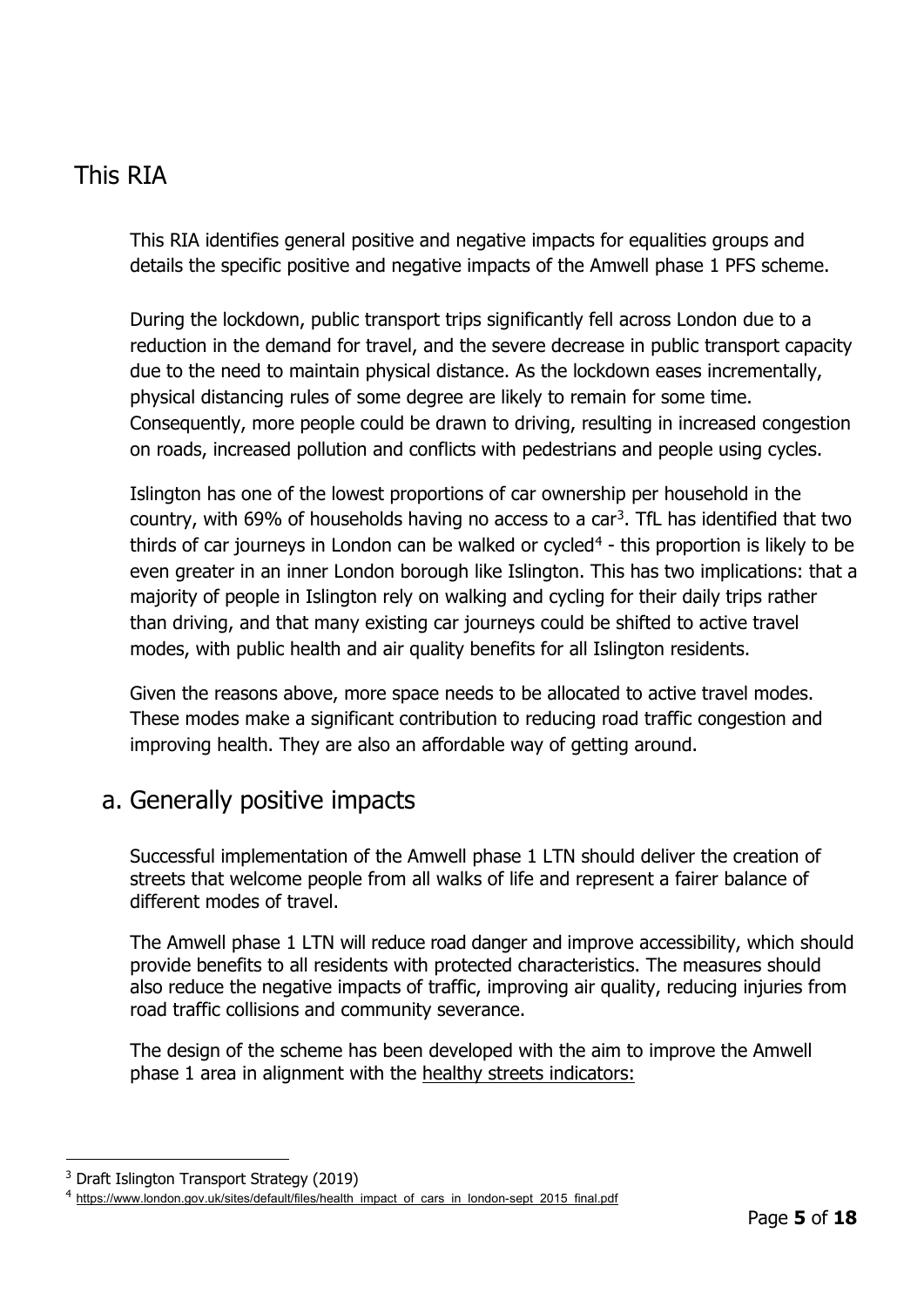- Pedestrians for all walks of life: As a result of this scheme all types of pedestrians will benefit from an increased level of road safety as a result of the reduction in vehicles traveling through the proposed LTN.
- Easy to cross: as a result of this scheme there will be considerably less traffic on many roads in the Amwell phase 1 LTN area. This will mean that there are more opportunities to cross informally and formal crossings will be safer for pedestrians.
- Not too noisy: the reduction in traffic will also lead to a reduction in noise pollution.
- People choose to walk and cycle: it is anticipated that reduction in vehicle traffic on the roads of Islington will empower people with protected characteristics to cycle, as a main obstacle to cycling for many people is fear of traffic. Moreover, the expected increase in walking and cycling will heighten natural surveillance, and thus improve the sense of safety for those passing through the area.
- Clean air: cars and other motor vehicles are a major source of air pollution. The reduction of traffic on the Amwell phase 1 roads is anticipated to lower the air pollution in the residential area.
- People feel safe: motor vehicles are a source of danger to pedestrians and cyclists traveling on the roads. The reduction in motor vehicles is expected to make people feel safer when walking and cycling thereby empowering people to do so.

Below these generally positive impacts are made specific in how they could materialise for people with protected characteristic.

# b. Specific positive impacts

#### Protected Characteristic: Age

An increase in walking and cycling benefits children in terms of reducing childhood obesity.

The Fair Futures Commission found that some of the barriers to children and young people travelling independently revolved around concerns for personal safety. Reduced road danger should facilitate independent travel for children and young people, which is crucial to healthy child development.

Older people, who have higher instance of disabling conditions such as mobility impairment, deafness or blindness will benefit from reduced traffic and road danger because of the lower volumes of cars travelling through the area. In addition, older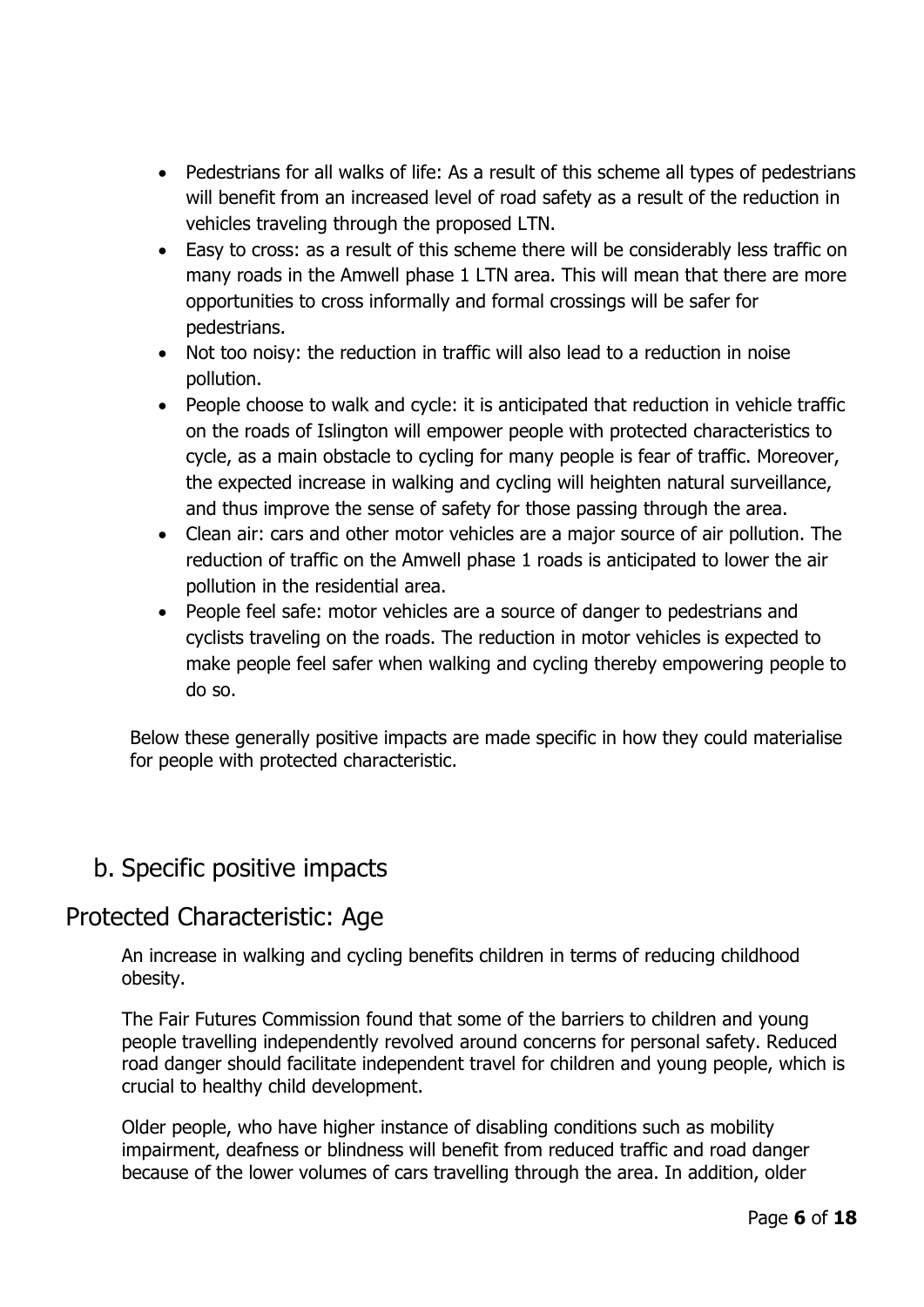people are also more likely to live with dementia and will benefit from reduced noise pollution.

The Amwell phase 1 LTN will create improved conditions for cycling, particularly benefitting those older or younger residents with less balance who may want to choose adapted cycles away from traffic.

Air pollution from cars has a significant impact on younger people who are closer to the car exhaust level and who have lungs that are still developing; a growing body of research demonstrates that this impact can result in significant health complications later in life impacting on their life expectancy and quality of life.

Older and younger people will benefit from safer crossings in particular because they can take longer to cross the road than the average aged person.

#### Protected Characteristic: Disability

Compared to the London average, a slightly higher proportion of people in Clerkenwell ward identify themselves as being disabled (London 14%, Clerkenwell 15%); however Clerkenwell also has a lower proportion than the Islington percentage of 16%.

Pedestrian enhancements could be of particular benefit to people with a disability in terms of navigating an urban environment, including but not limited to those using walking aids, wheelchair or mobility scooter.

In residential areas, those with cognitive disabilities could benefit from reduced levels of noise pollution, supported by the neighbourhood walking and cycling improvements and the removal of through-traffic.

Research has shown that one of the main reasons that disabled people do not cycle more is due to inaccessible infrastructure; even though 75% of disabled cyclists report that they find cycling easier than walking. The proposals in Amwell phase 1 LTN will greatly improve conditions for disabled cyclists by reducing road danger without the need for further traffic calming measures.

In this way, providing better conditions for cycling can empower more disabled people to cycle, particularly those with less balance who may want to choose adapted cycles away from traffic. All modal filters in Amwell phase 1 LTN have been designed in a way that is inclusive and accessible to larger cycles such as tricycles and cargo cycles.

#### Protected Characteristic: Gender reassignment

No specific impacts identified.

#### Protected Characteristic: Pregnancy and maternity

Reduced volumes of traffic and speeds will create a less stressful environment, supporting a healthy pregnancy.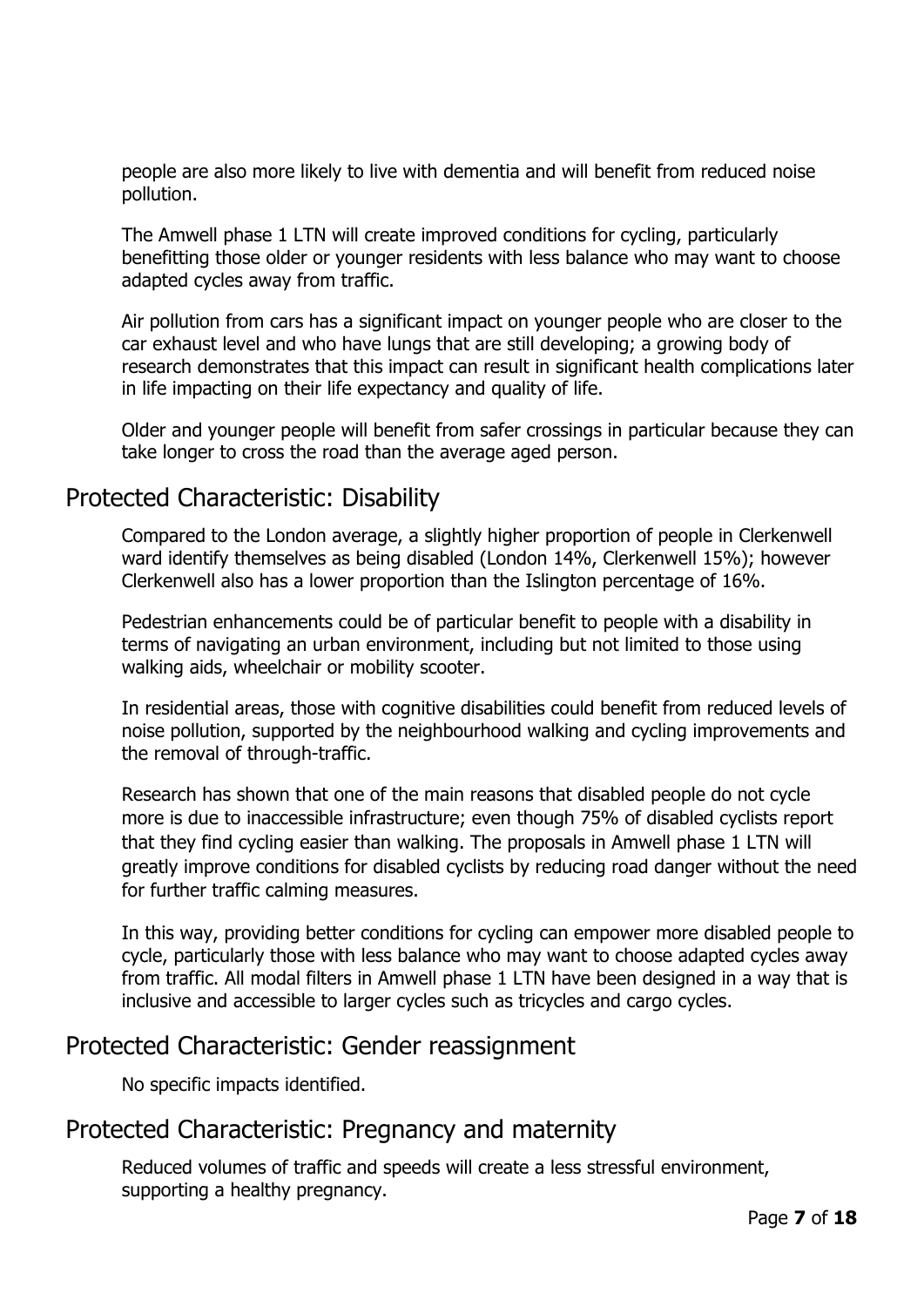Parents and carers with pushchairs will benefit from a better walking environment and reduced traffic flows when crossing roads with filters.

Parents who use bicycles or cargo cycles for family mobility will benefit from traffic filtering. The road closures will be designed in a way that is permeable and accessible to larger cycles. It is also anticipated that increased safety for cyclists will empower parents to use cargo bikes who don't currently do so.

The modal filters will create informal play space for children specifically around closure locations where there will be very low traffic following implementation.

#### Protected Characteristic: Race

Developing research has concluded that Black, Asian and Ethnic Minority people are twice as likely to die of coronavirus in the UK than white British people making them specifically more vulnerable since the pandemic. As prescribed by Central Government guidance creating safe cycle routes provides an alternative means of travel to public transport as the country emerges from the health emergency. The Amwell phase 1 LTN proposals will create opportunity for safe physical distancing.

The measures will also decrease the traffic on roads within the Amwell phase 1 area, which will reduce road danger and thereby empower more cycling among BAME people who are underrepresented among people who cycle for transport and for exercise.

# Protected Characteristic: Religion or belief

No specific impacts identified.

#### Protected Characteristic: Sex

Women - who are more likely than men to be moving through public space with pushchairs, and expectant mothers and mothers with young children - may also particularly benefit from improved walking and cycling conditions and reduced traffic levels.

In London, women are less represented than men in cycling, and lack of cycle infrastructure disproportionally impacts women, attributable in part to a more risk averse attitude to mixing with traffic. Reduced traffic and new cycle infrastructure will therefore benefit and empower more women to cycle.

#### Protected Characteristic: Sexual orientation

No specific impacts identified.

# Protected Characteristic: Socio-economic status

Busier roads often dominate more deprived communities. Notably, within the Amwell phase 1 LTN area, the Margery (social housing) Estate faces the busy Margery Street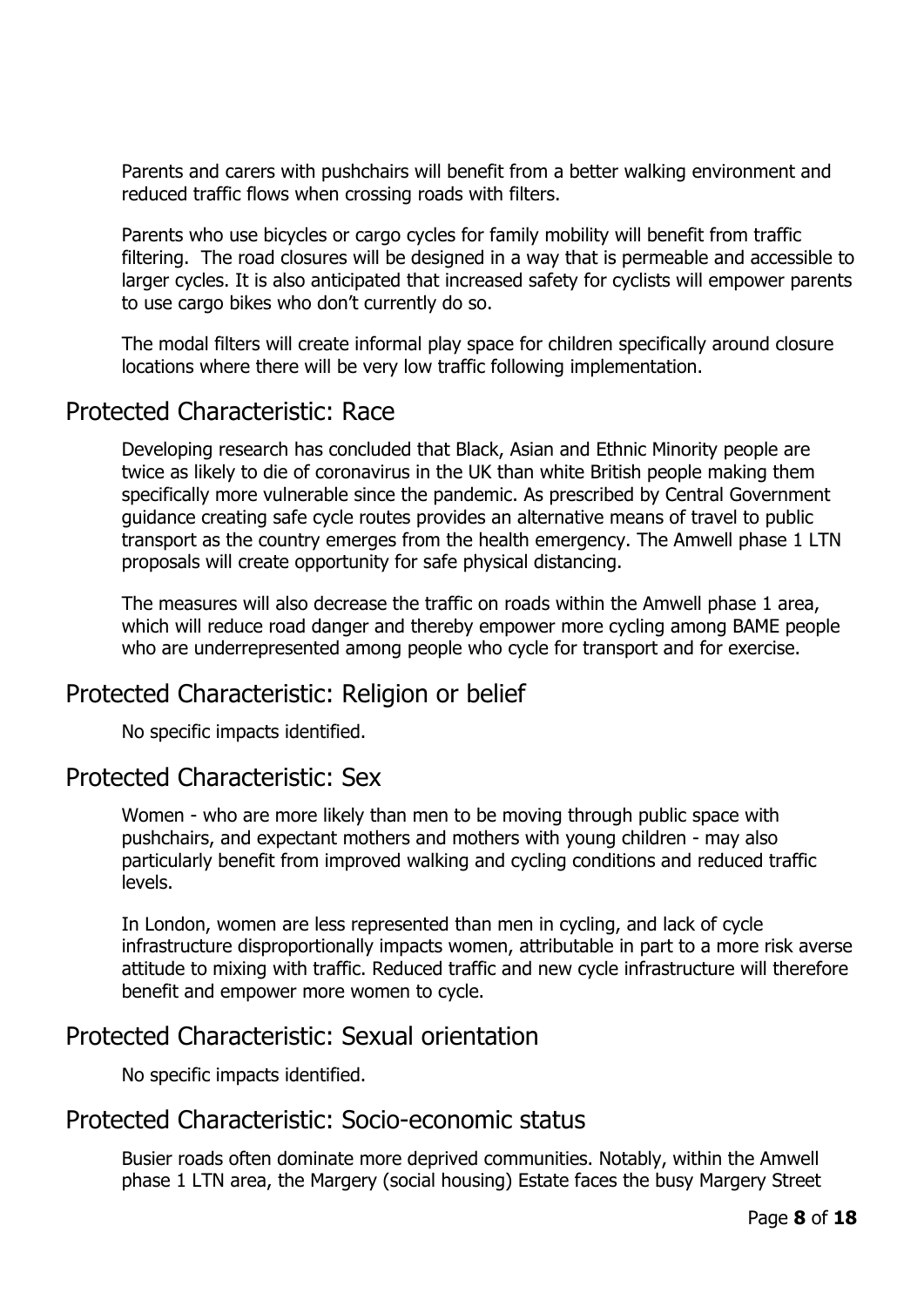through route on one side (as does Charles Rowan House) and the through route via Lloyd Baker Street on the other side. Walking and cycling improvements will benefit those living near busy roads and collision hot-spots when they are moving around their local area.

Car ownership is generally correlated to household income in London. Therefore, less affluent household are less likely to own a car, and more likely to be reliant on walking, cycling and public transport. The Amwell phase 1 PFS Scheme will result in benefits to non car owners.

Finally, the greater connectivity via new cycle and walking routes should support social distancing whilst providing better healthy access to employment.

#### c. Potentially general negative impacts

As has been outlined above the Amwell phase 1 LTN measures will have many positive benefits for residents and businesses, and specifically for those with protected characteristics as discussed above. It is the purpose of this resident impact assessment to also examine any negative impacts on residents, particularly those with protected characteristics to ensure that a robust mitigation plan is in place and so that these negative impacts can be taken into account in decision making on the implementation of the scheme.

Two key negative impacts of the Amwell phase 1 PFS scheme have been identified and considered below:

#### C1: Impact on those who rely on car usage

The purpose of the Amwell phase 1 LTN measures is to create a safer environment to enable walking and cycling for people from all walks of life. However, this must be balanced with facilitating the travel requirements for vulnerable residents including those with disabilities and mobility impairments who may rely on cars to travel.

Following the implementation of the Amwell phase 1 LTN scheme, in all but Margery Street between Wilmington Street and King's Cross Road/ Farringdon Road, vehicles travelling to the area will be able to access or drive very close to access points of all properties. Whether driven by residents, businesses, visitors or deliveries from any direction none of the measures being introduced will stop people from driving to and from the area. However, some routes may need to be changed by driving to and from the nearest main road rather than across local streets.

Although the proposals maintain vehicle access to the area and to or close to all properties, the changes may result in increased inconvenience for motorists and could result in longer journey times with an increased cost if private vehicle hire or taxis are relied on.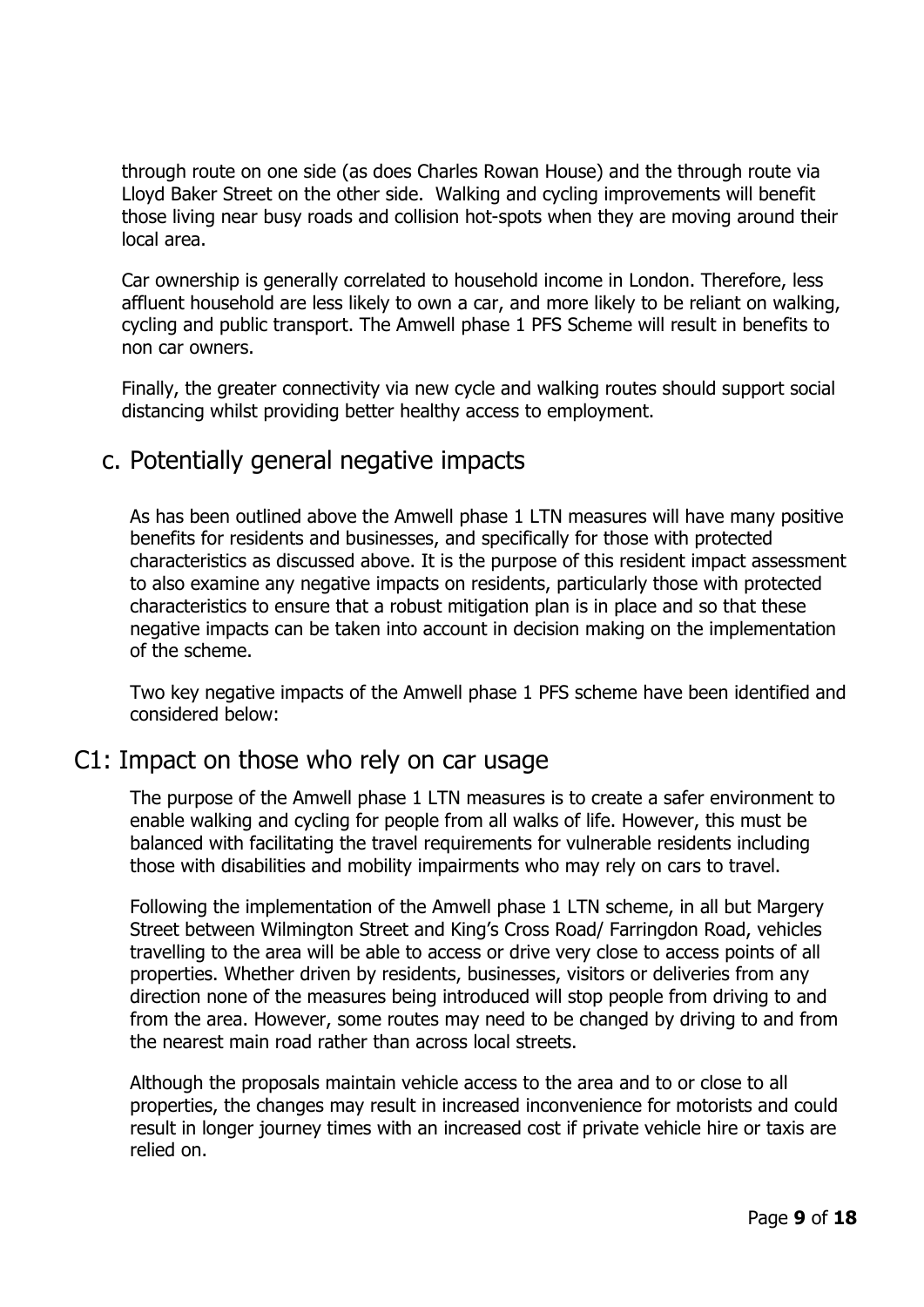Due to the exceptional circumstances of Margery Street being a one-way street with no alternative access route to the west of the filter at Wilmington Street, the access arrangements for motorised traffic are different: a 'Motor Vehicle Prohibition Zone except for permit holders' is proposed for Margery Street (west of Wilmington Street). The traffic filter on Margery Street will allow vehicle access for local residents (i.e. permit holders) on Margery Street, but prevent non-permit holders from legally passing through meaning that servicing, delivery, taxi and private hire vehicle pick-up and dropoff will need to take place from Margery Street (east of the filter), Fernsbury Street, Wilmington Street, Yardley Street, Lloyd Baker Street (where the vehicular access to the Margery Street Estate is located) and Farringdon Road. The LTN scheme includes addition of dropped kerbs and tactile paving on both sides of Wilmington Street as well as an area of road resurfacing near the junction with Margery Street to improve pedestrian accessibility and make crossing easier. Before enforcement of the traffic restriction on Margery Street commences, the Council will carry out initial localised monitoring and further local assessments to better understand resident and business requirements on Margery Street, in particular in terms of delivery, servicing and taxi access, allowing time to accommodate any further access requirements.

It should be acknowledged that longer routes are more likely to inconvenience some older or disabled residents as well as women (who research shows are more likely to be carrying shopping or moving about with children and/ or pushchairs) and pregnant women more than others if the schemes results in them having to cover a greater distance between their home and a pick-up or drop-off point of a taxi or other transport , e.g, carer's private vehicle used to transport clients to appointments or on outings. Specific impacts on those groups are set out below. These should be considered on balance with the positive impacts the scheme will result in for those groups and the wider population as is outlined above.

# C2: The impact of residents who may reside on the boundary roads surrounding the Amwell phase 1 area

By design the Amwell phase1 LTN will restrict through routes in the area, which will encourage non-local journeys to take place on main and other road network surrounding the LTN area. In this case those roads are Pentonville Road/ Penton Rise, King's Cross Road/Farringdon Road, Rosebery Avenue and Amwell Street. Over 2/3 of car journeys in Islington could be walked or cycled  $-$  a shift which can become a reality when walking and cycling conditions are much improved. Although it is expected with the proposed measures that many local trips will be made by walking, cycling and scooting, rather than by car, the measures could nevertheless reassign traffic onto boundary roads, which could increase congestion, potentially impacting on bus journey times as well as affecting air quality and community severance.

Increases in congestion, community severance and worse air quality would impact residents living on the main road network or near junctions. Increased bus journey times would have a greater impact on certain groups with protected characteristics who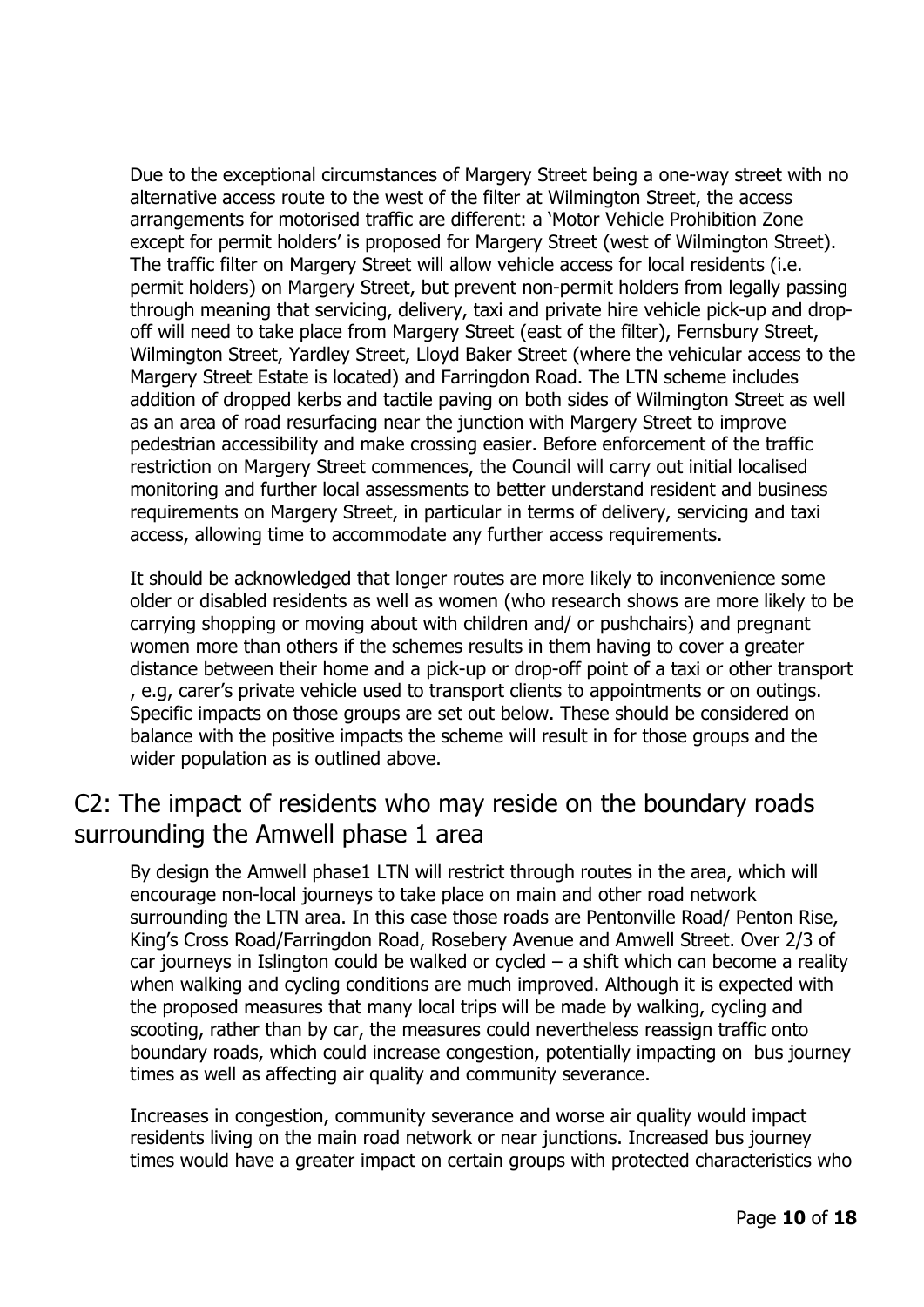are more likely to use bus services, and on those who would have the most difficulty dealing with the impacts of a reduced service.

A monitoring strategy has been put in place to understand whether traffic reassignment takes place onto Islington's main / LTN boundary roads. It is anticipated that immediately following the scheme there will be some reassignment while people get used to new road layouts and identify alternative routes. If reassignment has arisen as an issue, then this will trigger some of the reactive mitigation measures outlined in section 4.

In the below section these two impacts are broken down into how the Amwell phase 1 LTN may impact different groups with protect characteristics along with other potential impacts.

# d. Specific negative impacts

Some specific impacts have been identified for protected characteristic groups.

#### Protected Characteristic: Age

C1: Although it will be possible to access or get very close to all addresses, except those in Margery Street between the proposed traffic filter and King's Cross Road/ Farringdon Road, once the scheme has been implemented, older people may rely on private cars, private vehicles for hire, or taxis more for their local trips and so may be inconvenienced by longer journeys. Longer journeys may also involve higher costs. Older people residing on Margery Street may find it more onerous to cover the extra distance between their home and drop-off and pick-up points on Margery Street (east of the filter), Fernsbury Street, Wilmington Street, Yardley Street, Lloyd Baker Street (where the vehicular access to the Margery Street Estate is located) and Farringdon Road than their younger counterparts.

Other: Older and young people could be disproportionately disadvantaged by the increase in cycling and increased risk of conflict between pedestrians and cyclists if cycle infrastructure is not designed properly.

# Protected Characteristic: Disability

C1: Although it will be possible to access or get very close to all addresses, except those in Margery Street between the proposed traffic filter and King's Cross Road/ Farringdon Road, once the scheme has been implemented, residents or visitors with a disability may rely on private cars, private vehicles for hire, or taxis more for their local trips and so may be inconvenienced by longer journeys. Longer journeys may also involve higher costs. As referenced in the resident profile section data indicates that private cars are just one means of travel for disabled residents and therefore should be considered on balance with the benefits.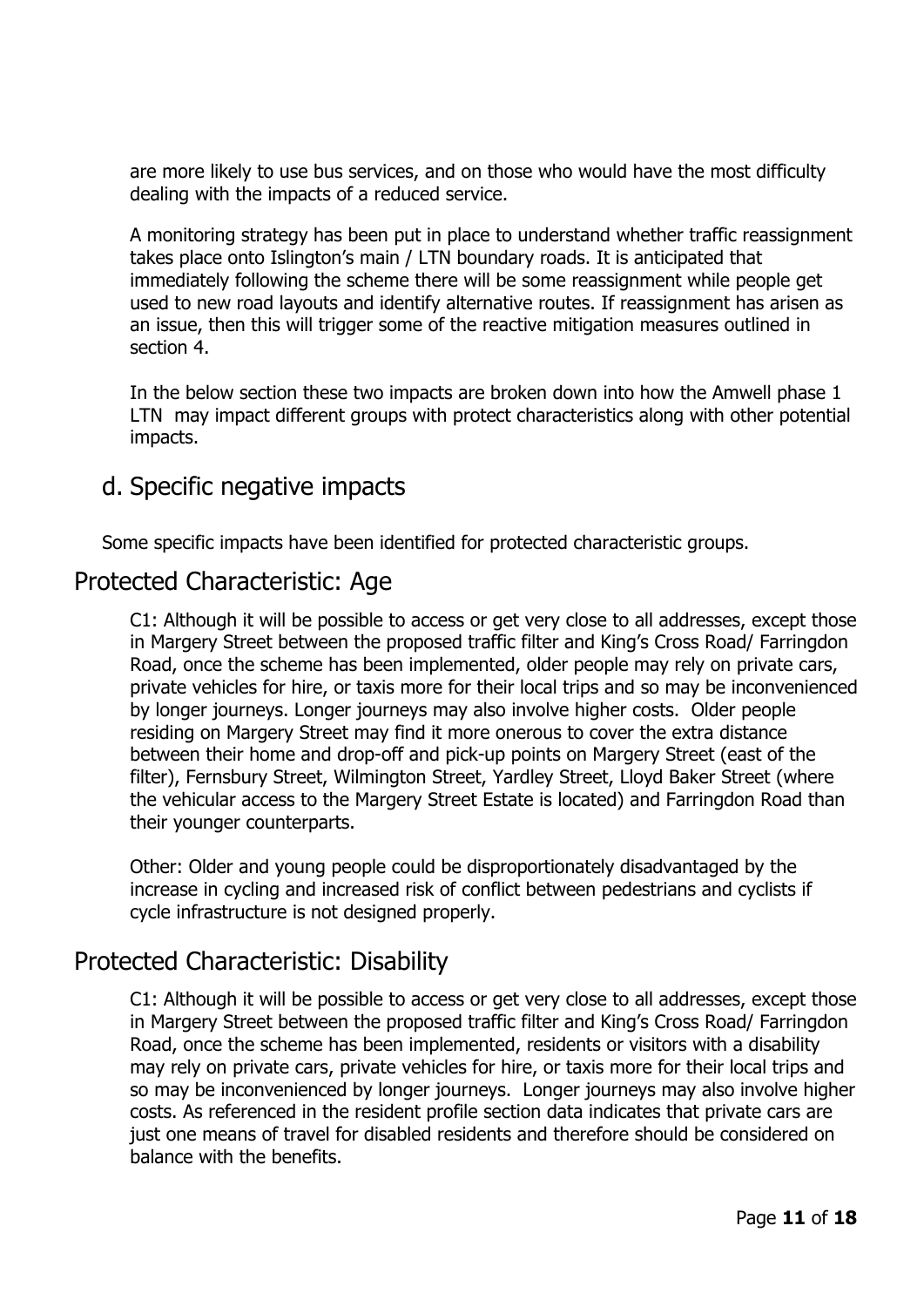People with a disability residing on Margery Street between the proposed traffic filter and King's Cross Road/ Farringdon Road may find it more onerous to cover the extra distance between their home and drop-off and pick-up points of a taxi or other transport (e.g, carer's private vehicle used to transport client to appointments or outings) from Margery Street (east of the filter), Fernsbury Street, Wilmington Street, Yardley Street, Lloyd Baker Street (where the vehicular access to the Margery Street Estate is located) and Farringdon Road than their able-bodied counterparts.

The design of this scheme has considered that exempting blue badges, taxi's or cars for hire holders from the camera enforced closures and the resulting increase in inconvenience does not outweigh the many benefits to all people from a decrease in through traffic in the area. Therefore, for the purposes of the Experimental Traffic Order, parking control notice tickets will apply to any vehicle going through the exemptions, though as outlined below in actions this can be reviewed following statutory consultation in October 2021.

The London Taxicard Scheme offers subsidised travel in licenced taxis and private hire vehicles to London residents with serious mobility impairments or who are severely sight impaired. This could offset some of the increase in costs resulting from slightly longer routes as a result of the Amwell phase 1 scheme.

C2: An increase in traffic on main roads could lead to bus delays which would disproportionately impact residents with a disability who rely on the bus journeys for mobility.

Other: Residents with a disability could be disproportionately disadvantaged by the increase in cycling and increased risk of conflict between pedestrians and cyclists if cycle infrastructure is not designed properly.

Disabled people could also be disproportionately disadvantaged by the introduction of new street furniture and infrastructure (such as signage) which may affect their accessibility if infrastructure is not suitably positioned.

# Protected Characteristic: Gender re-assignment

No specific impacts identified.

# Protected Characteristic: Pregnancy and maternity

Expectant mothers and parents with young children residing on Margery Street between the proposed traffic filter and King's Cross Road/ Farringdon Road who rely on private cars, private vehicles for hire, or taxis may find it more onerous to cover the distance between their home and drop-off and pick-up points of a taxi or other transport from Margery Street (east of the filter), Fernsbury Street, Wilmington Street, Yardley Street,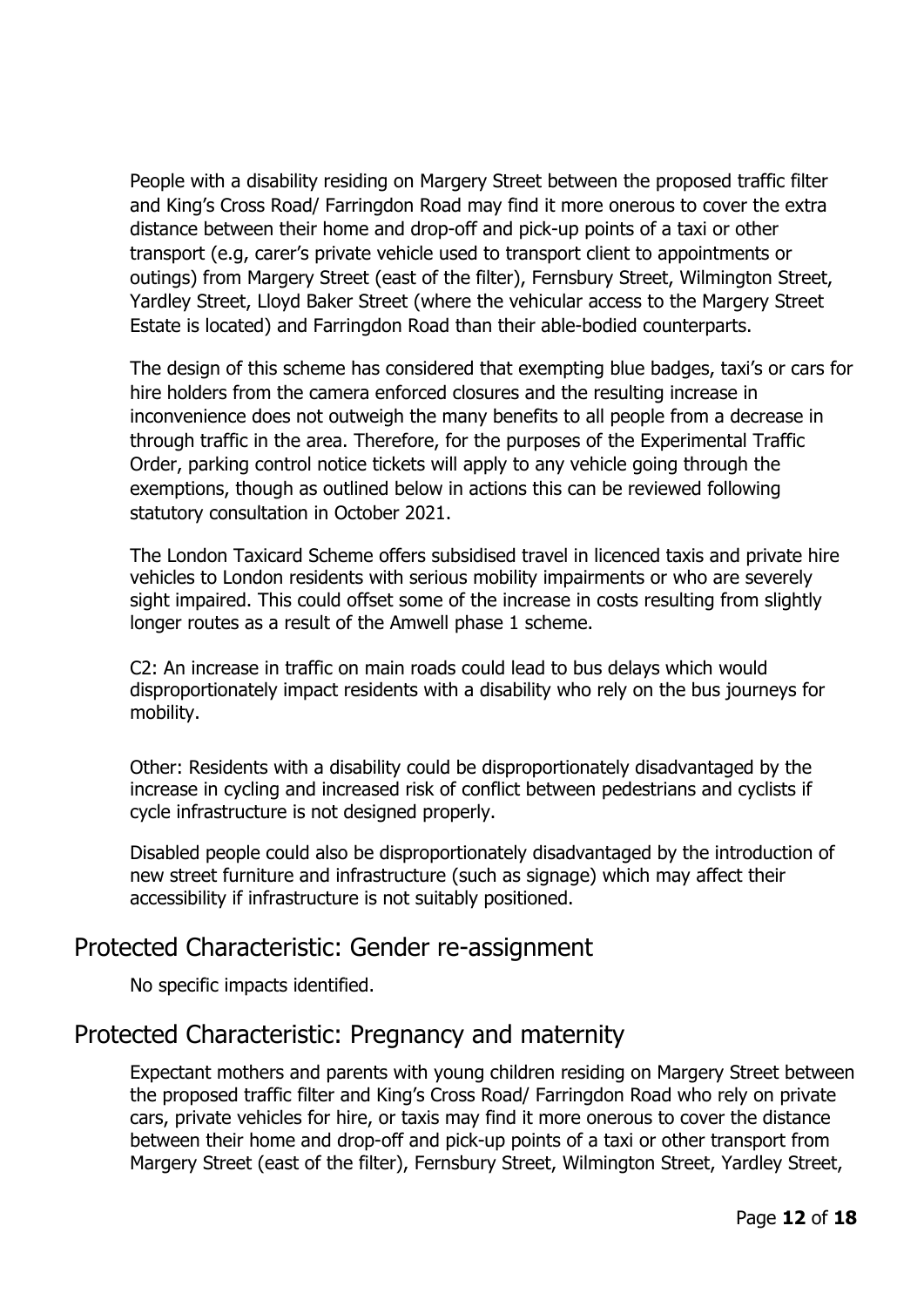Lloyd Baker Street (where the vehicular access to the Margery Street Estate is located) and Farringdon Road.

#### Protected Characteristic: Race

No specific impacts identified.

# Protected Characteristic: Religion or belief

No specific impacts identified.

# Protected Characteristic: Sex

C1: In the case of people of different genders residing on Margery Street between the proposed traffic filter and King's Cross Road, women (who research shows are more likely to be carrying shopping or moving about with children and/ or pushchairs) and pregnant women who rely on private cars, private vehicles for hire, or taxis may find it more onerous to cover the distance between their home and drop-off and pick-up points of a taxi or other transport from Margery Street (east of the filter), Fernsbury Street, Wilmington Street, Yardley Street, Lloyd Baker Street (where the vehicular access to the Margery Street Estate is located) and Farringdon Road.

Other: Pregnant women or parents/carers with young children could be disproportionately disadvantaged by the increase in cycling if the risk of conflict between pedestrians and cyclists if new cycle infrastructure is not designed properly.

# Protected Characteristic: Sexual orientation

No specific impacts identified.

#### Protected Characteristic: Socio-economic status

Other: Purchasing and maintaining a bicycle can be prohibitively expensive, meaning people with less disposable income may be less able to own a bike than those with more disposable income. This in turn would mean they wouldn't have equal access to the new cycle infrastructure or not benefit so much from the improved cycling environment.

C2: Lower income households are more likely to use buses, which could be impacted by the reassignment of traffic to main roads. Should any traffic reassignment occur, it could have a disproportionally negative impact on more deprived communities, with consequences in terms of congestion, severance and air quality.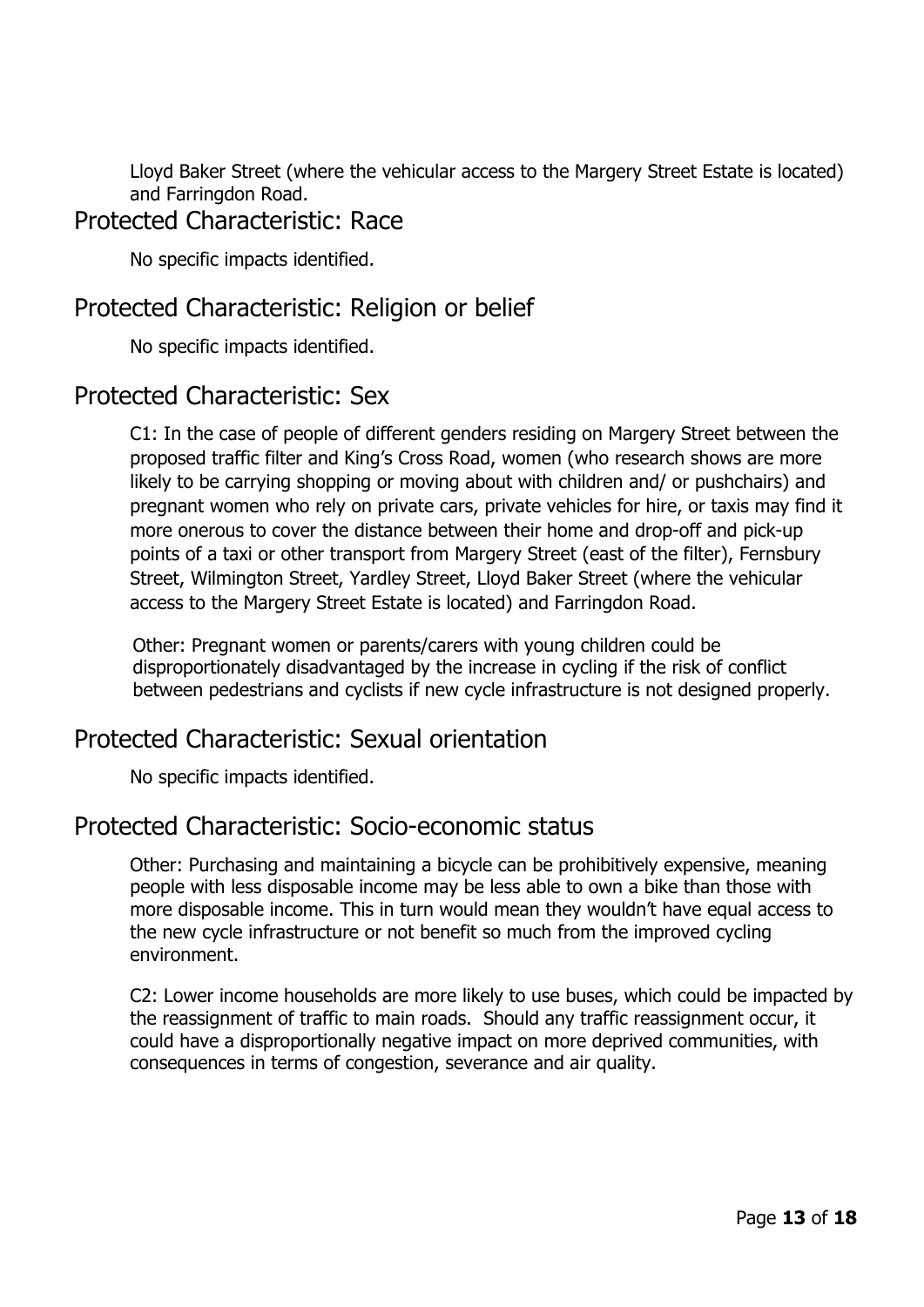# 4.Safeguarding and Human Rights impacts a. Safeguarding risks and Human Rights breaches

Please describe any safeguarding risks for children or vulnerable adults AND any potential human rights breaches that may occur as a result of the proposal? Please refer to section 4.8 of the guidance for more information.

No safeguarding risks for children or vulnerable adults, or human rights breaches, have been identified as likely resulting from the Amwell phase 1 LTN scheme.

The council has considered the provisions of the Human Rights Act for potential breaches that may occur as a result of the proposal and consider that two articles are relevant:

- Article 1 of the First Protocol the protection of property; and
- Article 8 of the First Protocol the right to respect private and family life.

In relation to Article 1, some residents may no longer be able to use the most direct access to their homes. However, if the scheme is implemented, alternative access will be in place. Further, the right under Article 1 is qualified rather than absolute as it permits the deprivation of an individual's possessions or rights where it is in the public interest. The council considers the proposal to be in the public interest.

In relation to Article 8, right to respect for private and family life has a broad interpretation and extends to being in a public place if there is a reasonable expectation of privacy there. This right can be interfered with where lawful, necessary and proportionate to protect a number of other concerns including public safety and health. It is not considered that the implementation of the Amwell LTN will impede the rights to individuals to respect for private and family life either in public or on private land. Further, the scheme is proposed in order to reduce the number of vehicles on the road, which will enhance public safety and health.

If potential safeguarding and human rights risks are identified, then please contact equalities@islington.gov.uk to discuss further.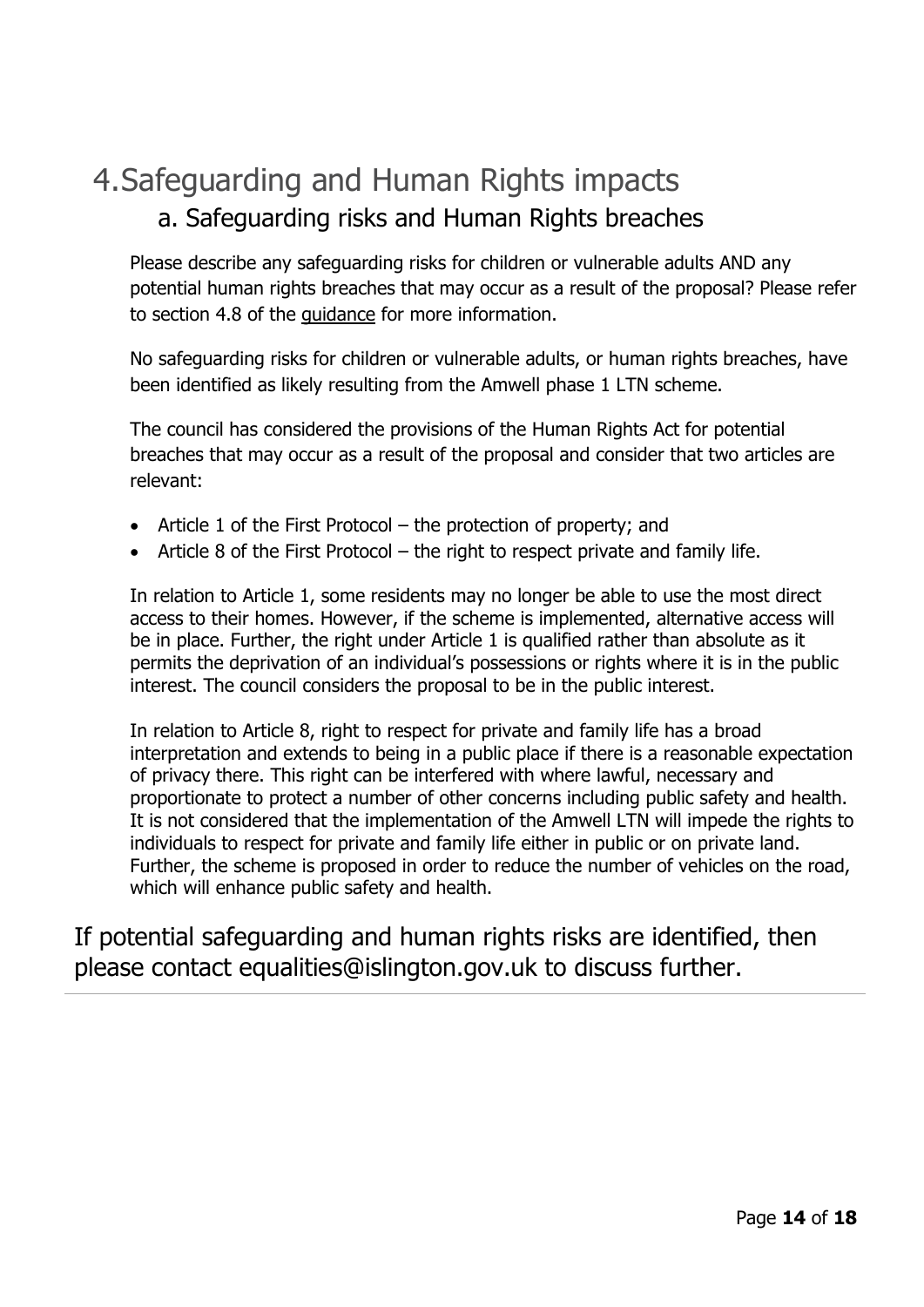# 5. Action

How will you respond to the impacts that you have identified in sections 3 and 4, or address any gaps in data or information?

| Negative Impact                                                                                                                                                                                                                      | Action                                                                                                                                                                                                                                                                                                                                                                                                                                                                                                                                                                                                                                                                                                                                                                                                                                                                                                                                                                                                              | Responsible<br>person or<br>team | <b>Deadline</b>                                                                                                                                       |
|--------------------------------------------------------------------------------------------------------------------------------------------------------------------------------------------------------------------------------------|---------------------------------------------------------------------------------------------------------------------------------------------------------------------------------------------------------------------------------------------------------------------------------------------------------------------------------------------------------------------------------------------------------------------------------------------------------------------------------------------------------------------------------------------------------------------------------------------------------------------------------------------------------------------------------------------------------------------------------------------------------------------------------------------------------------------------------------------------------------------------------------------------------------------------------------------------------------------------------------------------------------------|----------------------------------|-------------------------------------------------------------------------------------------------------------------------------------------------------|
| C1: More inconvenient car<br>trips<br>More costly trips if taxis or<br>private hire vehicles are<br>relied on for some people<br>falling into protected<br>characteristics groups such<br>as age, disability and<br>parental status. | The project team will undertake<br>pre-consultation engagement with<br>groups representing those with<br>specific mobility needs who may<br>be negatively impacted by the<br>measures as has been outlined<br>above. This is in order to<br>understand impacts and develop<br>mitigation actions if considered<br>required. The pre-consultation<br>engagement strategy for these<br>groups will be approved by the<br>Head of Service in consultation<br>with the Lead Member for the<br>Environment and Transport.<br>As part of the public consultation<br>taking place during June 2021, the<br>team will proactively engage with<br>groups representing those with<br>specific mobility needs in the<br>Amwell LTN area to ensure<br>proportional representation and to<br>ensure any inconvenience or<br>experiences are accurately<br>recorded and considered in<br>deciding to transition to a<br>permanent traffic order. This<br>engagement will likely take the<br>form of a focus group or<br>workshop. | Transport<br>Planning            | Pre-<br>consultation<br>engagement<br>before<br>January 2021<br><b>Disability</b><br>focus group<br>as part of<br>consultation<br>during<br>June 2021 |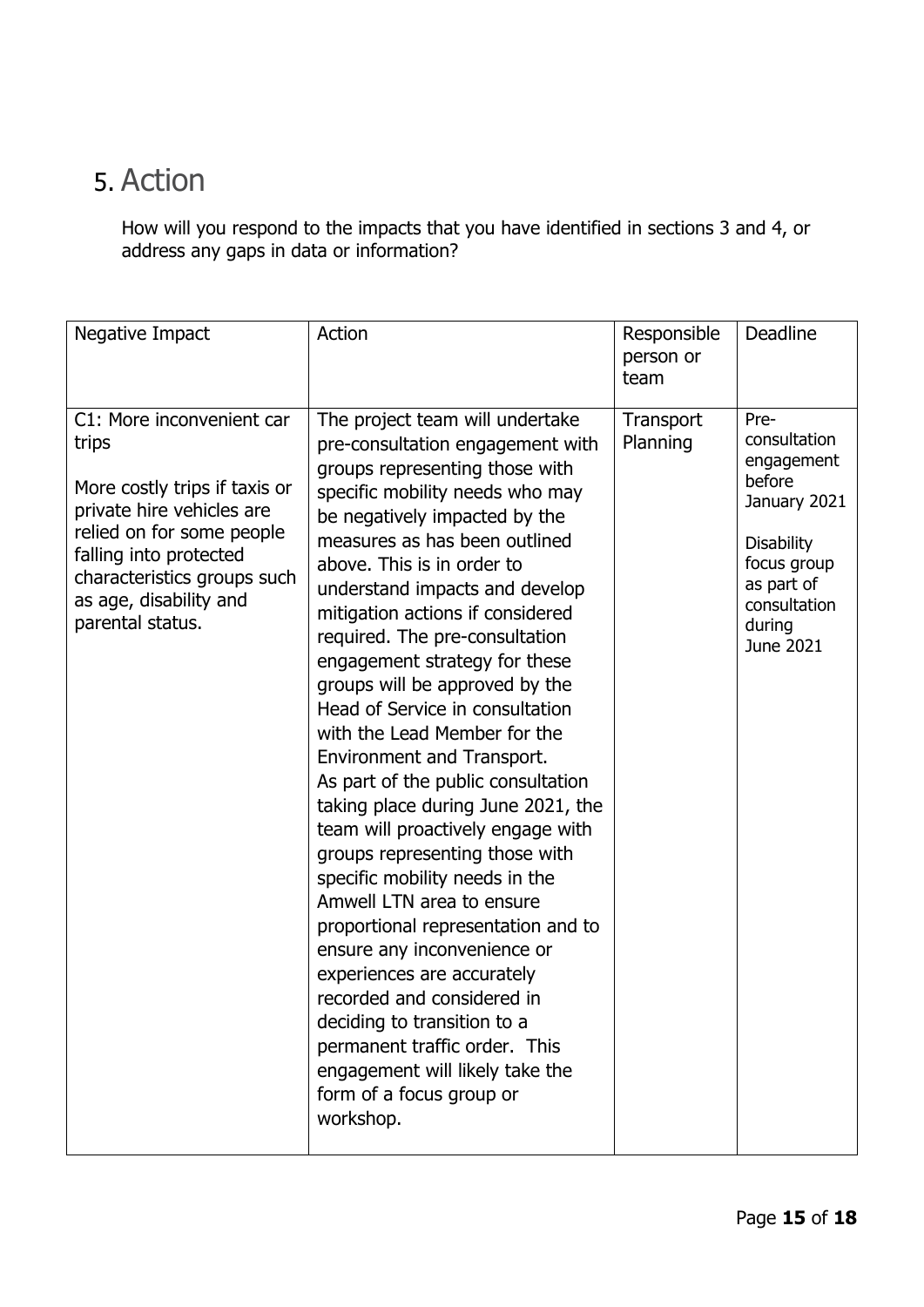| Negative Impact                                                                                                                                                 | Action                                                                                                                                                                                                                                                                                                                                                                                                                                                                                                                                                                                                                   | Responsible<br>person or<br>team                                                      | <b>Deadline</b>                                                                                                       |
|-----------------------------------------------------------------------------------------------------------------------------------------------------------------|--------------------------------------------------------------------------------------------------------------------------------------------------------------------------------------------------------------------------------------------------------------------------------------------------------------------------------------------------------------------------------------------------------------------------------------------------------------------------------------------------------------------------------------------------------------------------------------------------------------------------|---------------------------------------------------------------------------------------|-----------------------------------------------------------------------------------------------------------------------|
| C1: More onerous trips to<br>pick-up and drop-off points<br>of taxis, private hire cars<br>and other transport for<br>Margery Street residents                  | Localised monitoring and further<br>local assessments to better<br>understand resident requirements<br>on Margery Street.                                                                                                                                                                                                                                                                                                                                                                                                                                                                                                | Transport<br>Planning                                                                 | Prior to<br>enforcement<br>of the<br>Margery<br><b>Street filter</b>                                                  |
| C2: Main roads impact<br>Possible increase of bus<br>journey times which would<br>impact on older, disabled<br>or lower income residents<br>disproportionately. | A robust and comprehensive<br>monitoring strategy will be put in<br>place to gather data on the<br>displacement impacts on main<br>roads. This data will be considered<br>carefully in deciding to transition<br>to a permanent traffic order.<br>If required and informed by<br>monitoring data, the Council will<br>work with TfL to identify bus<br>priority corridors to improve bus<br>journey times. Bus priority<br>schemes will be implemented in<br>consultation with TfL to protect<br>bus journey times if data<br>demonstrates that there are<br>increased delays in bus journeys<br>for a sustained period. | Transport<br>Planning<br>Transport<br>for London<br><b>Traffic and</b><br>Engineering | <b>March 2022</b><br>for $18-$<br>month<br>monitoring<br>data<br>December<br>2022 for<br>bus<br>mitigation<br>schemes |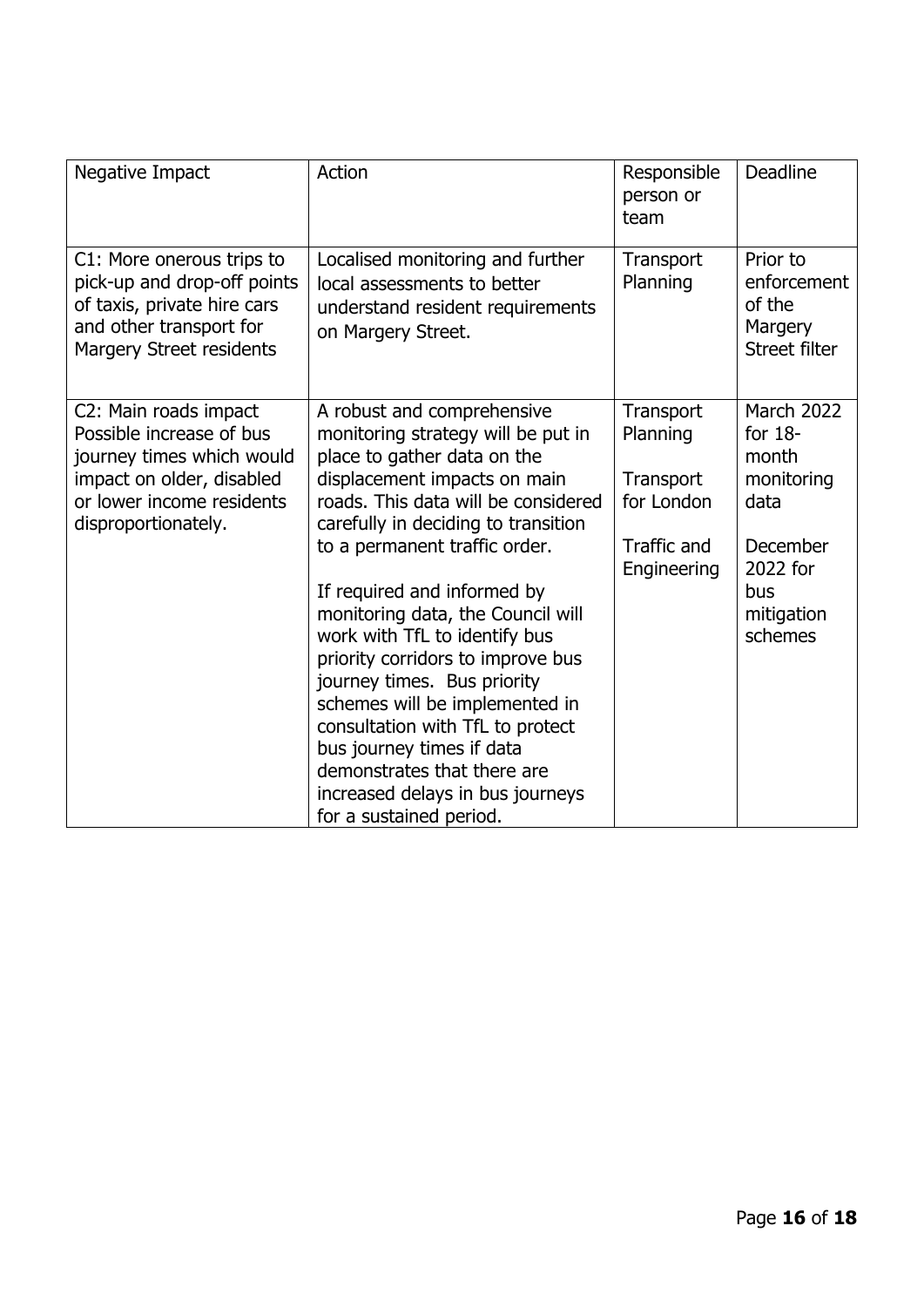| Negative Impact                                                                                                                                                                                                                                 | Action                                                                                                                                                                                                                                                                                                                                                                                                                                                                                                                                                    | Responsible<br>person or<br>team                                           | <b>Deadline</b>                                                                                                    |
|-------------------------------------------------------------------------------------------------------------------------------------------------------------------------------------------------------------------------------------------------|-----------------------------------------------------------------------------------------------------------------------------------------------------------------------------------------------------------------------------------------------------------------------------------------------------------------------------------------------------------------------------------------------------------------------------------------------------------------------------------------------------------------------------------------------------------|----------------------------------------------------------------------------|--------------------------------------------------------------------------------------------------------------------|
| C2: Boundary roads<br>impact. Possible increasing<br>in air pollution on the main<br>roads which would impact<br>disproportionately on<br>residents living on main<br>roads                                                                     | A robust and comprehensive<br>monitoring strategy will be put in<br>place to gather data on the<br>displacement impacts on main<br>roads including air quality data<br>where possible. This data will be<br>considered carefully in deciding to<br>transition to a permanent traffic<br>order.<br>Air quality schemes are being<br>rolled out in parallel, for instance<br>the installation of Electric Vehicle<br>Charging Points, School Streets<br>and the Ultra-Low Emission Zone<br>extension will take effect in<br>October 2021.                   | Transport<br>Planning<br>Air quality<br>Team<br>Traffic and<br>engineering | <b>March 2022</b><br>for $18-$<br>month<br>monitoring<br>data.<br>Air quality<br>schemes roll<br>out is<br>ongoing |
| Other: Older and young<br>people could be<br>disproportionately<br>disadvantaged by the<br>increase in cycling and<br>increased risk of conflict<br>between pedestrians and<br>cyclists if cycle<br>infrastructure is not<br>designed properly. | Potential conflict to be designed<br>out, and a focus on legibility; all<br>designs for Amwell phase 1 LTN<br>have been reviewed by an<br>inclusive design officer.<br>The engagement with disabled<br>groups outlined will also identify if<br>there are outstanding issues with<br>regards to risks of conflict between<br>pedestrians and cyclists.<br>All cycle infrastructure should be<br>designed for residents from all<br>walks of life, so that cycling is an<br>accessible option regardless of<br>age, disability or types of cycles<br>used. | Transport<br>Planning,<br>Traffic &<br>Parking                             | Sept 2021                                                                                                          |